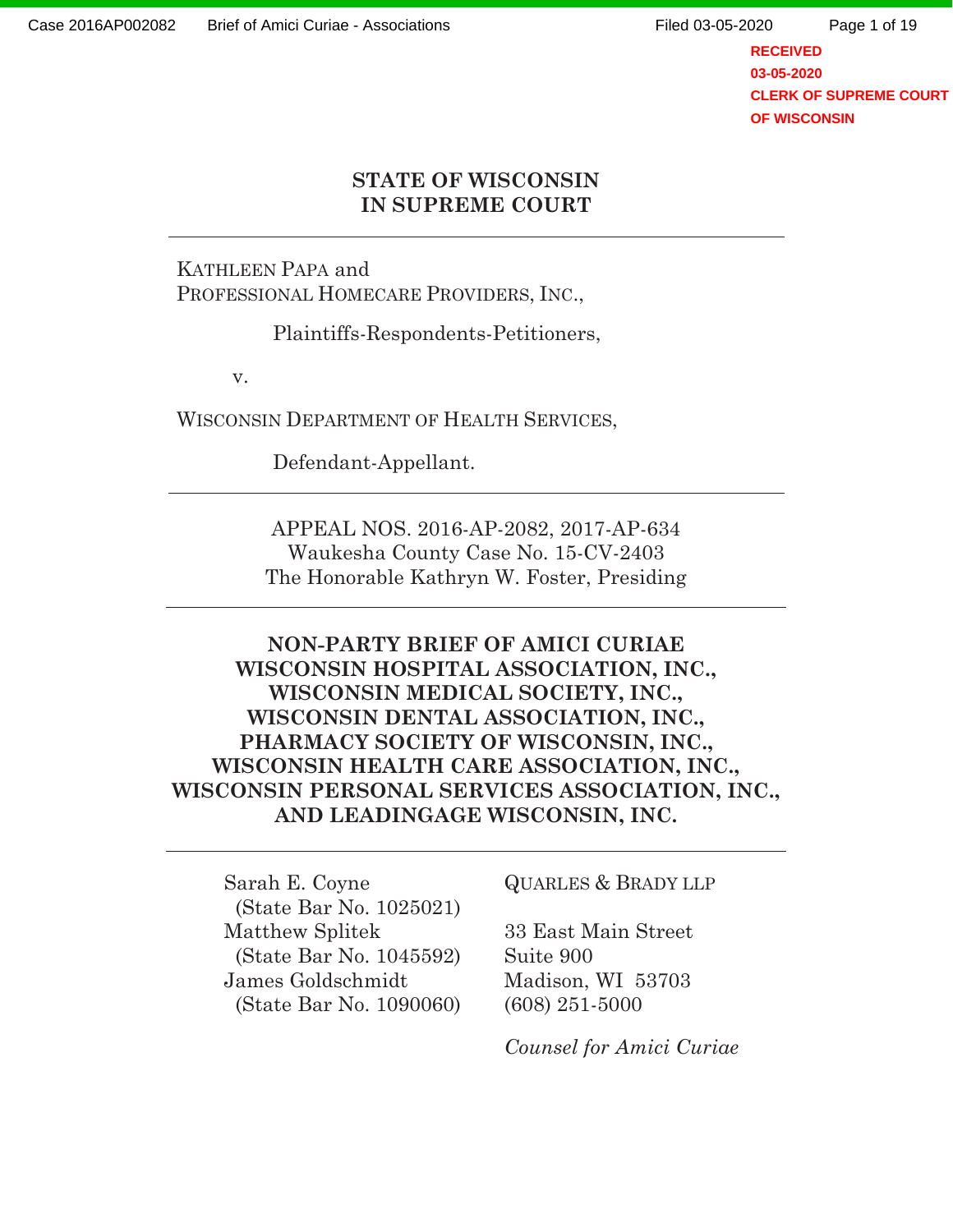## **TABLE OF CONTENTS**

|      |                                                                                                                                     |                                                                                                                                                  | Page |
|------|-------------------------------------------------------------------------------------------------------------------------------------|--------------------------------------------------------------------------------------------------------------------------------------------------|------|
|      |                                                                                                                                     |                                                                                                                                                  |      |
| I.   |                                                                                                                                     | Health care providers face significant barriers<br>to serving Medicaid recipients and need clarity<br>regarding when DHS is allowed to recoup    |      |
| Π.   |                                                                                                                                     | The challenged recoupment policy exceeds DHS's<br>statutory authority and any remedy to which the<br>State would be entitled under principles of |      |
|      | $\mathbf{A}$ .                                                                                                                      | Recouping the full value of claims for any<br>compliance imperfection exceeds DHS's                                                              |      |
|      | <b>B.</b>                                                                                                                           | Recouping the full value of claims for any<br>compliance imperfection exceeds any                                                                |      |
| III. | A perfection rule is unnecessary to ensure<br>compliance with Medicaid requirements or<br>prevent fraud, and it further exacerbates |                                                                                                                                                  |      |
|      |                                                                                                                                     |                                                                                                                                                  |      |
|      |                                                                                                                                     |                                                                                                                                                  |      |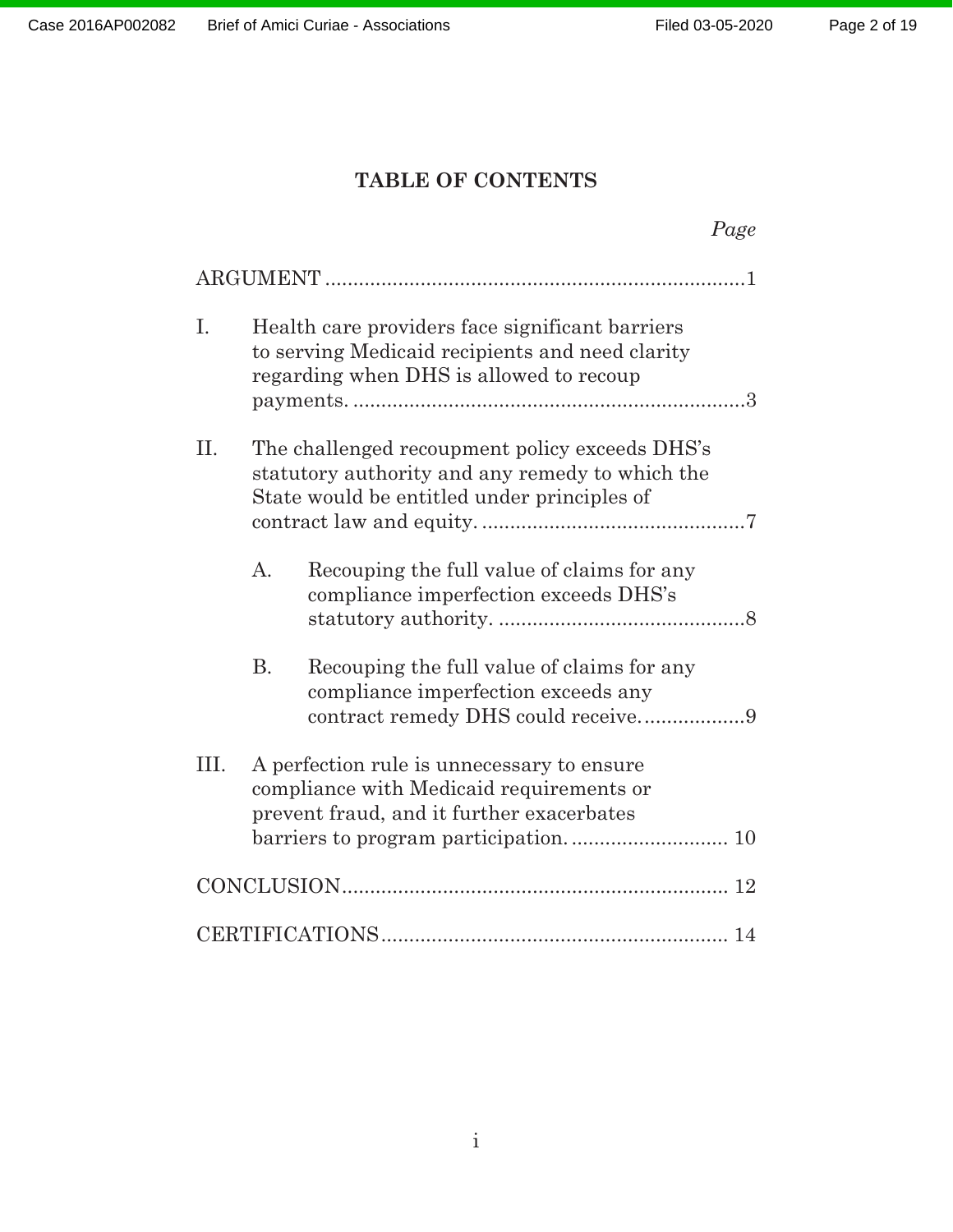#### **TABLE OF AUTHORITIES**

#### *Page*

### **Cases**

| Mgmt. Computer Servs., Inc. v. Hawkins, Ash, Baptie                                     |
|-----------------------------------------------------------------------------------------|
| Newcap v. Dept. of Health Services,<br>2018 WI App 40, 383 Wis. 2d 515, 916 N.W.2d 1735 |
| Pleasure Time, Inc. v. Kuss,                                                            |
| <b>Statutes</b>                                                                         |
|                                                                                         |
|                                                                                         |
|                                                                                         |
|                                                                                         |
|                                                                                         |
|                                                                                         |

## **Administrative Rules**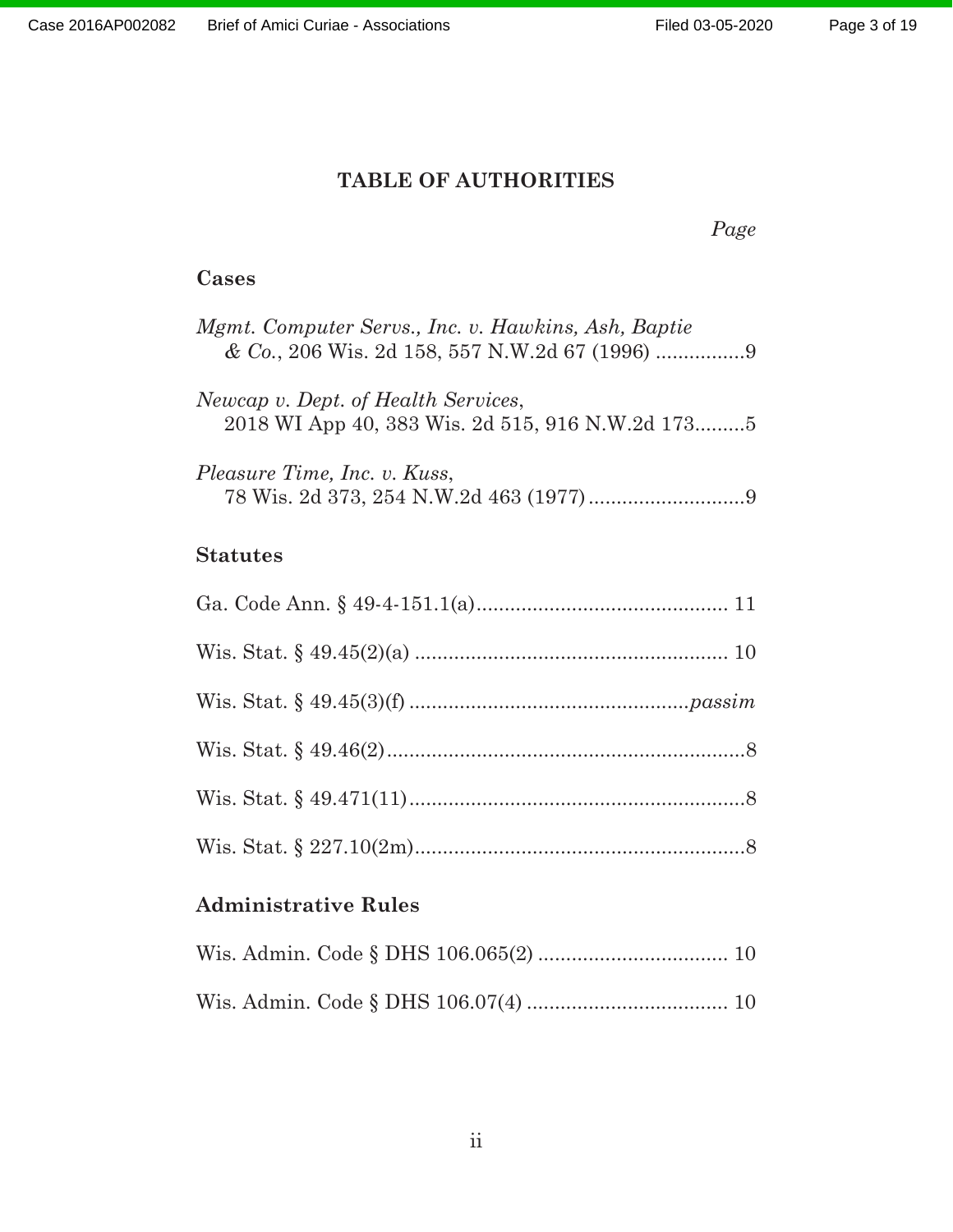### **Treatises**

Arthur L. Corbin, CORBIN ON CONTRACTS § 700 (1960)........9

# **Publications**

| Steve Berman et al., Factors that Influence the Willingness<br>of Private Primary Care Pediatricians to Accept More                                                   |  |
|-----------------------------------------------------------------------------------------------------------------------------------------------------------------------|--|
| Medicaid Patients, PEDIATRICS, 110 no. 2 (2002)4                                                                                                                      |  |
| Peter Cunningham & Ann O'Malley, <i>Do Reimbursement</i><br>Delays Discourage Medicaid Participation By                                                               |  |
| Sharon K. Long, <i>Physicians May Need More Than Higher</i><br>Reimbursements to Expand Medicaid Participation:<br>Findings from Washington State, HEALTH AFFAIRS 32, |  |
| Elizabeth Renter, You've Got Medicaid—Why Can't You                                                                                                                   |  |

*See the Doctor?*, U.S. NEWS, May 26, 2015 .......................5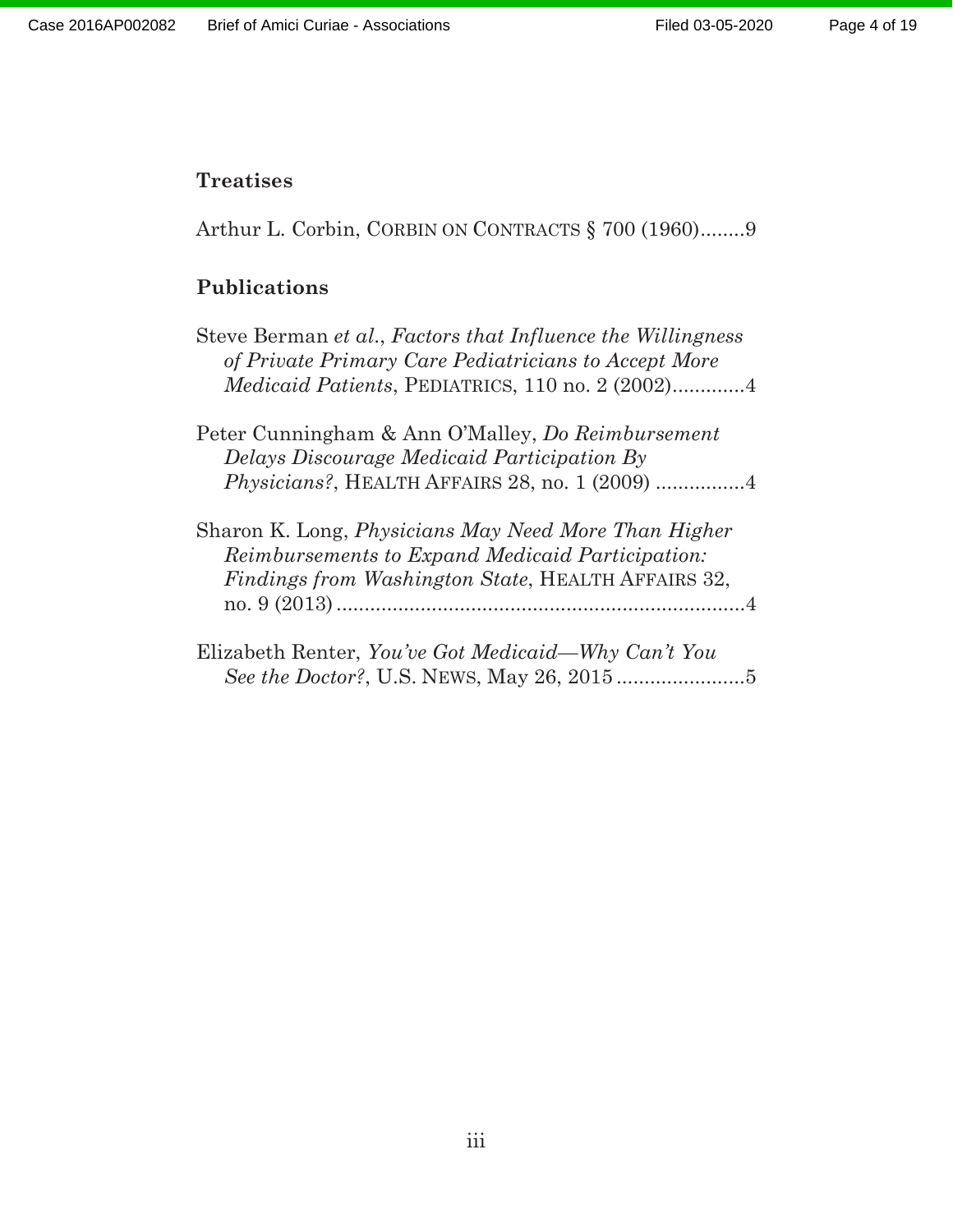#### **ARGUMENT**

Wisconsin Hospital Association, Inc., Wisconsin Medical Society, Inc., Wisconsin Dental Association, Inc., Pharmacy Society of Wisconsin, Inc., Wisconsin Health Care Association, Inc., Wisconsin Personal Services Association, Inc., and LeadingAge Wisconsin, Inc. (collectively, the "Associations") are non-profit organizations that represent the interests of health care providers across Wisconsin.

Together, the Associations represent hospitals, health systems, physicians, residents, dentists, dental hygienists, pharmacists, pharmacy technicians, skilled nursing and therapy centers, personal care agencies, community-based providers, and facilities that provide long-term care, assisted living, and senior housing.

 The Associations each have members that provide services to Medicaid recipients. All these members are potentially subject to—and some have actually been subjected to—recoupment actions by the Department of Health Services ("DHS") and the Office of the Inspector General ("OIG") under Wis. Stat.  $\S$  49.45(3)(f).

The Associations' members need clarity in the interpretation and application of Wis. Stat. § 49.45(3)(f) and the scope of DHS's authority to recoup payments under this statute. This Court's decision will broadly affect Association members' relationships with the Medical Assistance program and Medicaid beneficiaries; Medicaid providers' ability to challenge recoupment orders issued by DHS; and individual providers' decisions whether to participate in the Medical Assistance program.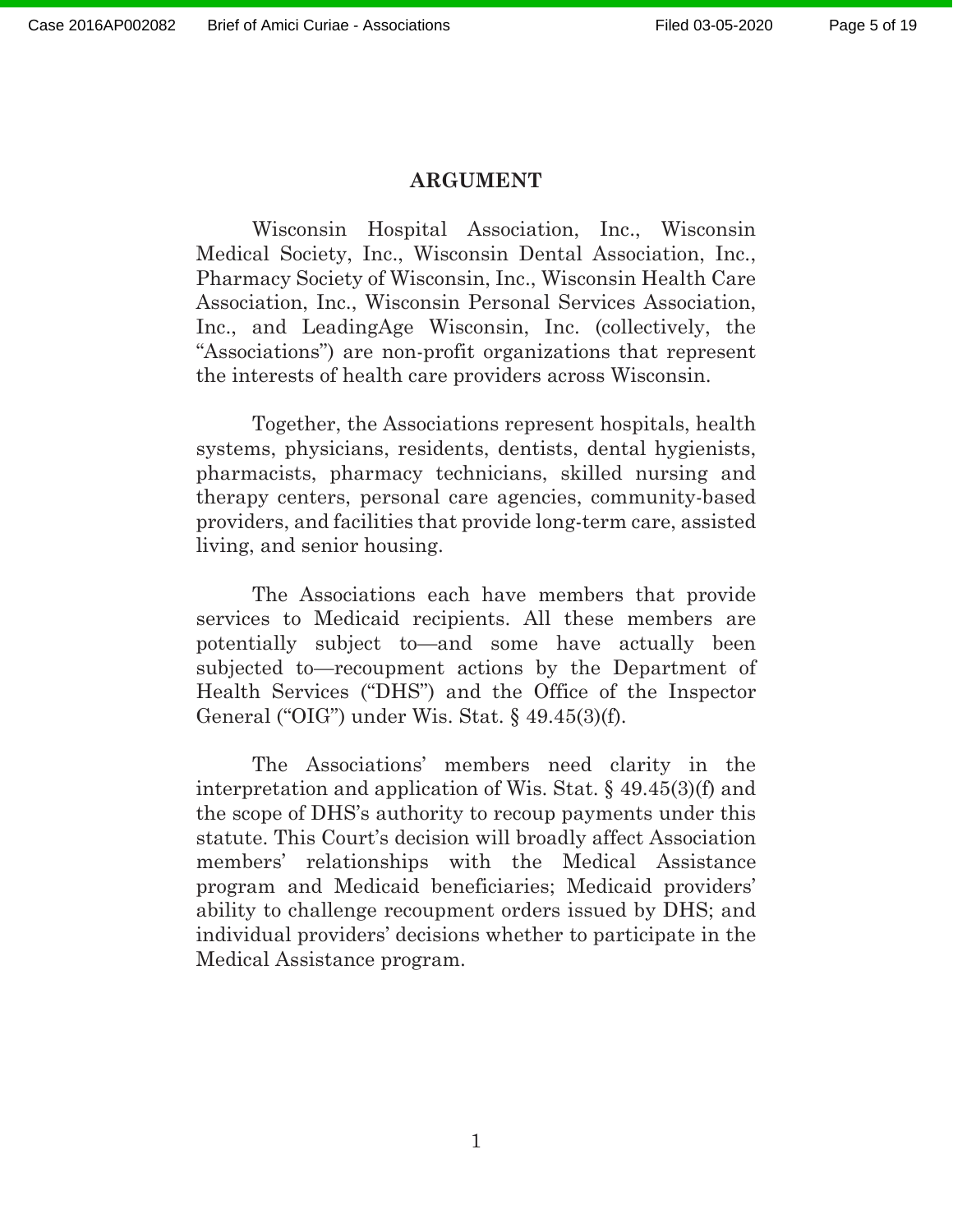Page 6 of 19

Clarity is needed because DHS recoupment actions against providers have introduced confusion. And this confusion comes as providers already face significant barriers to serving Medicaid recipients, as documented by providers, academics, and journalists. Studies show that in addition to low Medicaid reimbursement rates, providers' concerns about overly burdensome documentation requirements factor into many providers' decision whether to accept Medicaid patients. For providers across Wisconsin, including small businesses and individuals, an overzealous DHS recoupment approach costs time and money, threatening health care access for Medicaid beneficiaries.

Although the statutes governing Wisconsin's Medicaid program are complex, the statutes relevant to this case are relatively straightforward. Under Wis. Stat. § 49.45(3)(f), DHS may recoup the full amount of a paid claim only if provider records cannot verify that *services were actually provided*, or if the provider was paid for a *non-covered service*.

However, DHS has argued it has expansive authority to recoup the full amount of payments made for *any compliance or documentation error* identified in an audit, even when it is undisputed that a *covered service* was *actually provided*.

Although the evidence in this case relates to recoupment actions against nurses, DHS has not limited application of this perfection standard to the nursing profession. Members of the Associations have faced similar recoupment actions, and have been asked to pay back the full value of Medicaid payments they received for covered services they undeniably provided.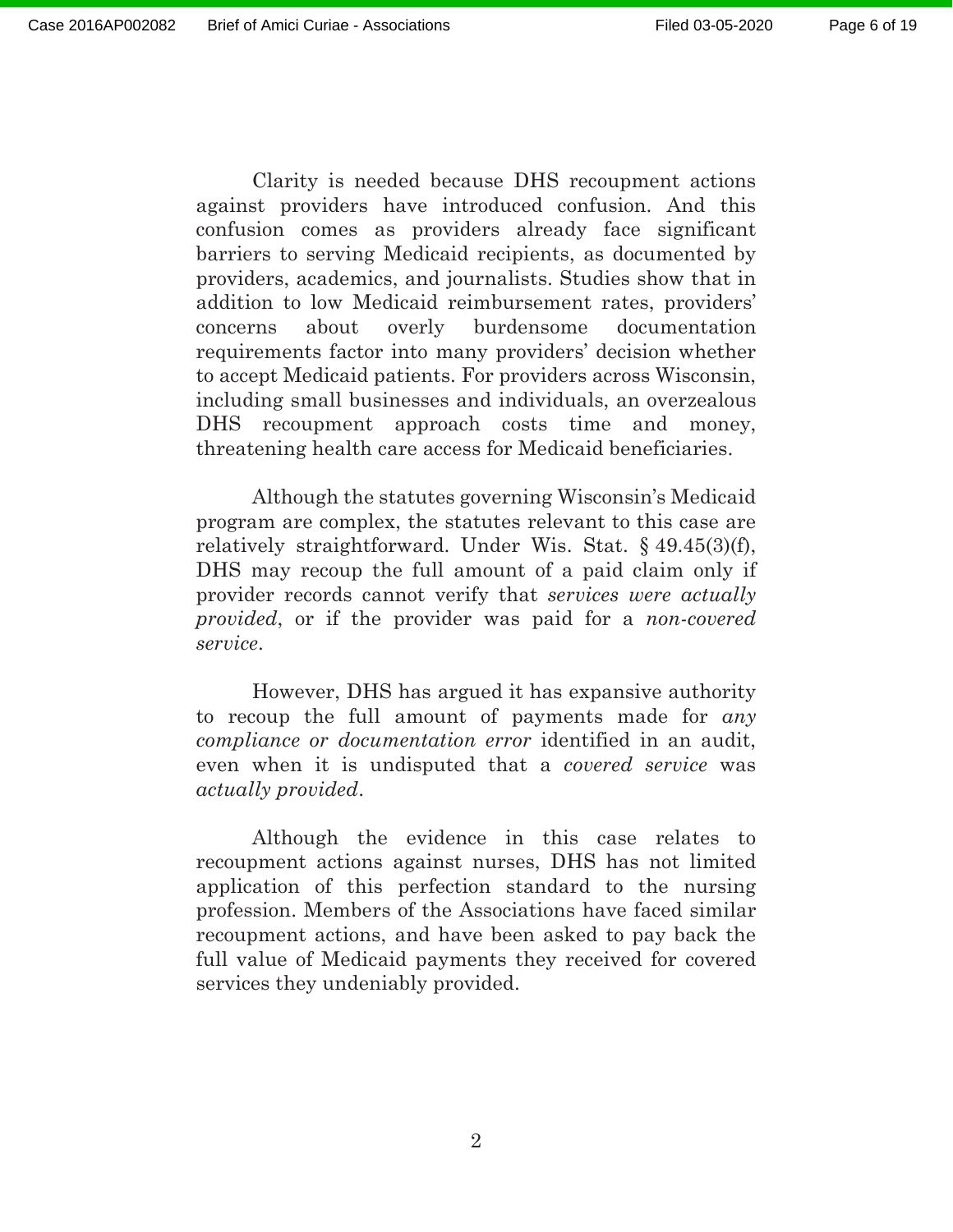In 2016, the circuit court correctly determined this interpretation is inconsistent with the Wisconsin statutes governing DHS's authority to recoup Medicaid payments. The circuit court's decision provided essential clarity regarding the limits of DHS's recoupment authority under the statutes. This Court should restore that clarity.

A policy of recouping the full provider payment for any compliance or documentation error is inconsistent with any remedy the State would be entitled to under principles of contract law or equity, and further exacerbates the barriers Wisconsin health care providers face in providing quality health care services to Medicaid recipients.

The Associations strongly support efforts to prevent and deter fraud, waste, and abuse in the Medicaid program. Eliminating fraud helps guarantee these services are available for those who really need them. But recouping payments for *covered services* that were *actually provided* does nothing to prevent such fraud. It only deters qualified health care providers from providing services to patients.

Wisconsin statutes strike the appropriate balance between DHS's oversight role and its responsibility to ensure access to health care for Medicaid recipients. This case simply asks the Court to direct that the statutes be followed as written.

#### **I. Health care providers face significant barriers to serving Medicaid recipients and need clarity regarding when DHS is allowed to recoup payments.**

Academics and journalists have documented the significant barriers health care providers face when providing health care services to Medicaid recipients.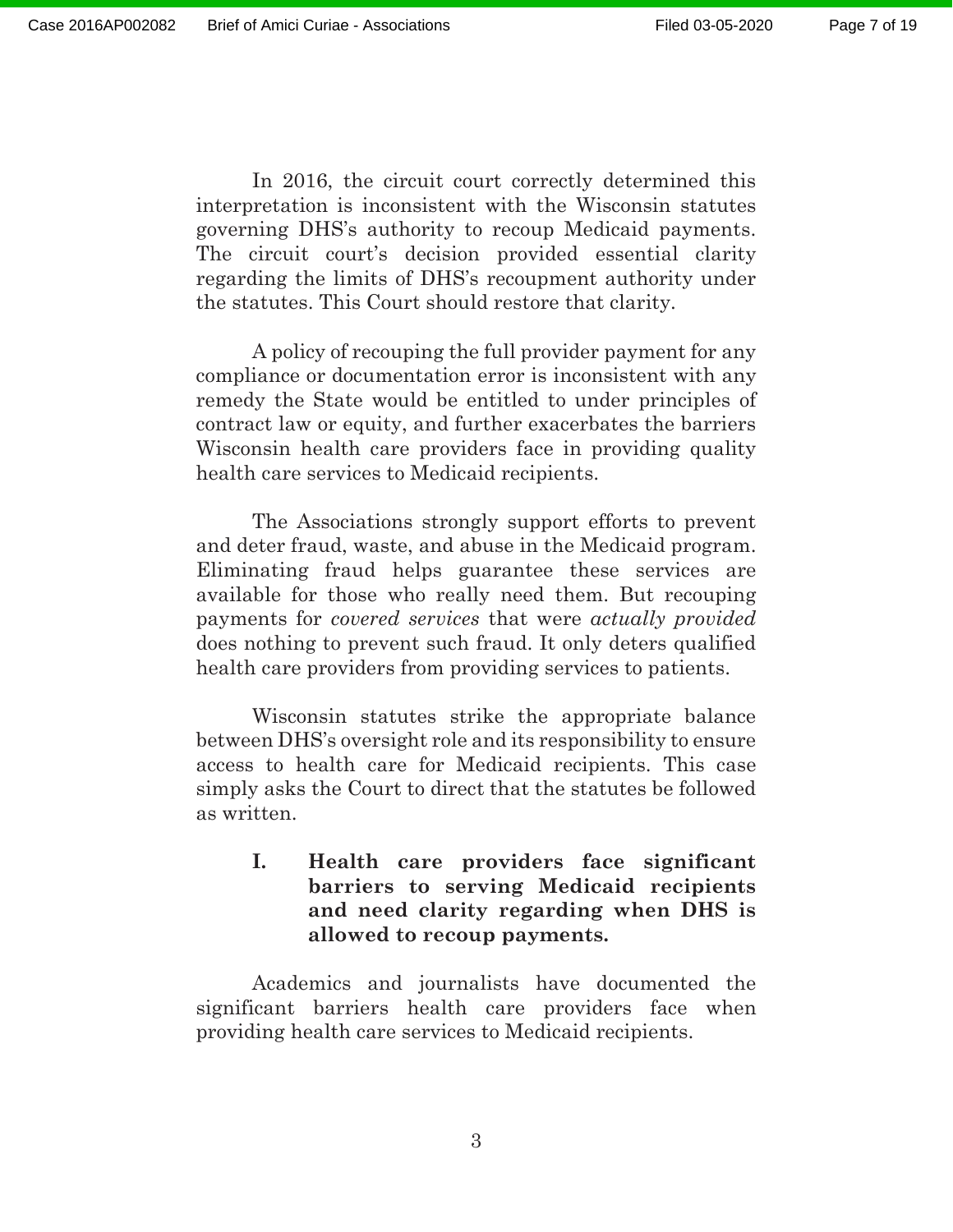In addition to poor reimbursement rates, studies cite burdensome paperwork requirements as a primary reason providers opt out of Medicaid programs:

"Focus-group participants reported that delays in reimbursements and difficulties with claims processing took up physician and staff time and thus added substantially to the costs of serving Medicaid enrollees […] Those findings were echoed in the survey results. Paperwork was reported to be a major problem by 23.6 percent of the physicians who were seeing Medicaid patients."1

"Administrative burden includes payment delays, rejection of claims because either the billing form was completed incorrectly or the physician was not able to verify the patient's Medicaid eligibility, preauthorization requirements for certain services, and complex rules and regulations on how claims are to be filed. Indeed, although inadequate reimbursement is the reason most frequently cited by physicians for limiting Medicaid patients (cited by 84 percent of physicians), the majority of physicians also cite concerns about paperwork (70 percent) and billing delays (65 percent) as important reasons."2

"When comparing reimbursement rates among health insurance plans, Medicaid is the lowest payer, meaning it's not a moneymaker for doctors' offices. Paired with the

<sup>1</sup> Sharon K. Long, *Physicians May Need More Than Higher Reimbursements to Expand Medicaid Participation: Findings from Washington State*, HEALTH AFFAIRS 32, no. 9 (2013), at 1563.

<sup>2</sup> Peter Cunningham & Ann O'Malley, *Do Reimbursement Delays Discourage Medicaid Participation By Physicians?*, HEALTH AFFAIRS 28, no. 1 (2009), at 18; *see also* Steve Berman *et al*., *Factors that Influence the Willingness of Private Primary Care Pediatricians to Accept More Medicaid Patients*, PEDIATRICS, 110 no. 2 (2002).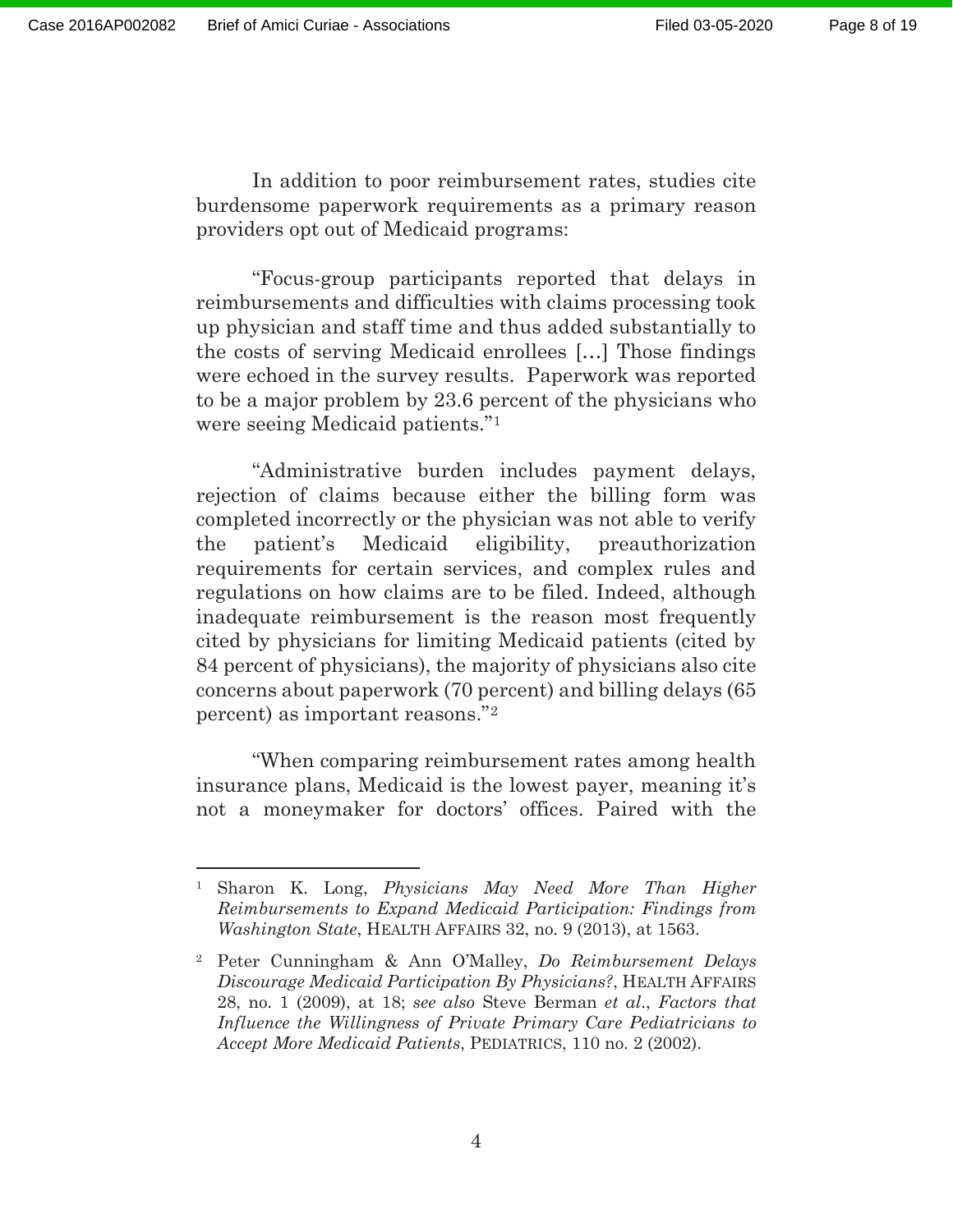administrative requirements of accepting public insurance, doctors sometimes just don't want the hassle."3

An expansive recoupment practice only adds to these disincentives to provide health care access to Medicaid beneficiaries in Wisconsin. Petitioners allege—correctly that DHS has utilized an enforcement approach of recouping Medicaid payments for *covered services* that were *actually provided*, based solely on alleged non-compliance with documentation requirements. DHS concedes OIG has "characterized all the compensation a nurse received for services she provided to Medicaid patients for days, weeks, month[s], or even years as 'overpayments' due to noncompliance." (DHS Br. at 8).

The simple question is whether Wis. Stat. § 49.45(3)(f) permits this or not.

DHS claims answering this question "would provide no benefit to the parties or the public" (DHS Br. at 25), yet the Associations' members would greatly benefit from a clear statement of when DHS *cannot* recoup the full value of a previously paid claim. We know *Newcap v. Dept. of Health Services*, 2018 WI App 40, 383 Wis. 2d 515, 916 N.W.2d 173, concluded DHS may recoup the full value of a claim if "actual provision of the service" "cannot be verified using the records DHS required the provider to maintain." *Id.* ¶¶ 17-18. What is missing is a clear statement that DHS cannot cite noncompliance with record-keeping requirements as a basis to recoup the full value of a claim *unless* the error leaves DHS **unable to confirm from the provider's required records that covered services were actually provided**. Wis. Stat. § 49.45(3)(f).

<sup>3</sup> Elizabeth Renter, *You've Got Medicaid—Why Can't You See the Doctor?*, U.S. NEWS, May 26, 2015.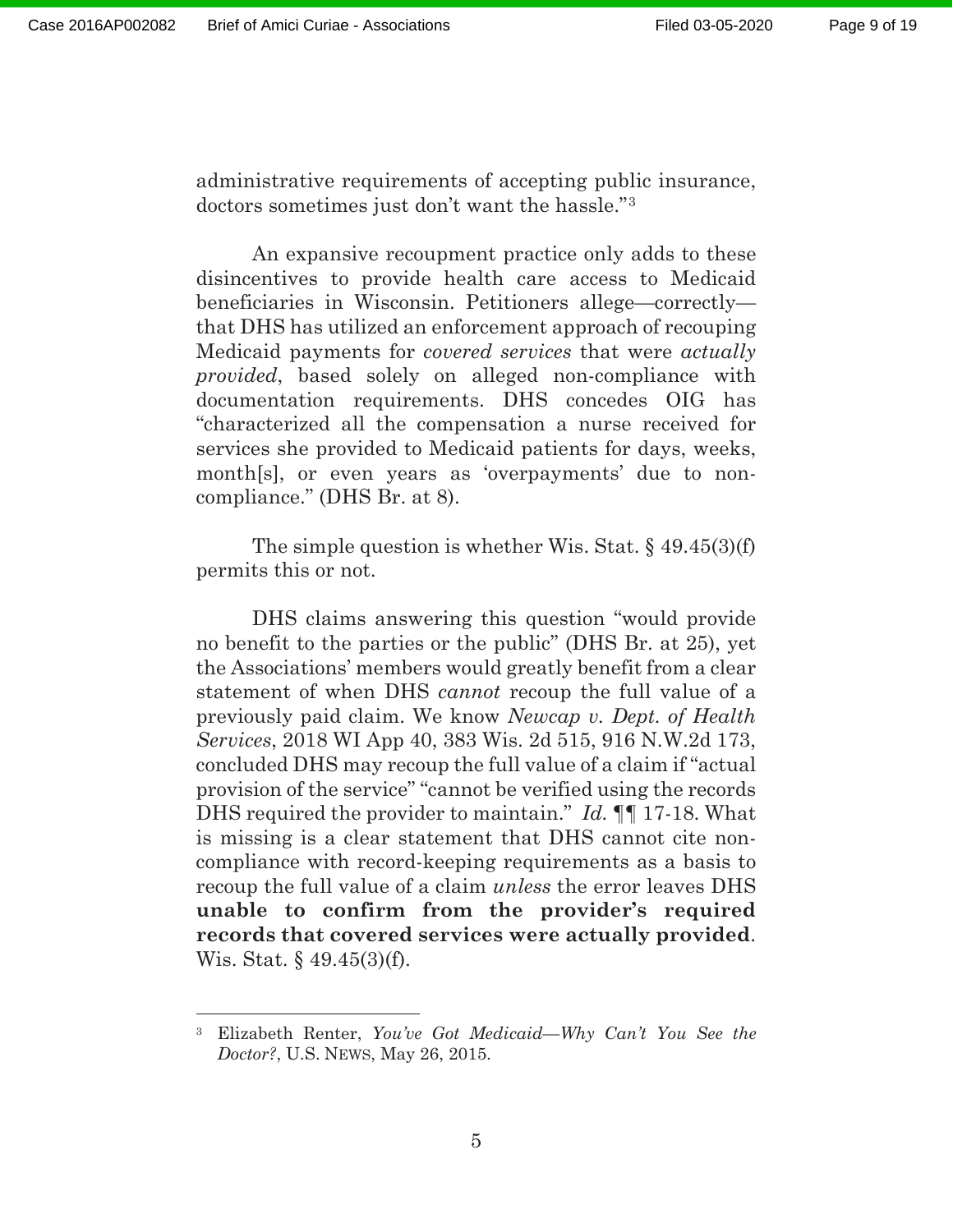DHS's response to the circuit court's order only enhances the need for clarity. DHS summarizes that order as providing three remedies. (DHS Br. at 9–10). First, the court declared DHS's recoupment authority under Wis. Stat. § 49.45(3)(f) "is limited to claims for which either DHS is unable to verify from a provider's records that a service was actually provided or for which an amount claimed was inaccurate or inappropriate for the service that was provided." (*Id.*) That is what Wis. Stat. § 49.45(3)(f) says, but does DHS disagree? And on what basis? DHS does not say.

Second, the court declared recovering payments "other than as legislatively authorized by Wis. Stat.  $\frac{49.45(3)(f)}{2}$ [...] exceeds DHS's authority." (DHS Br. at 10). Does DHS disagree with this? Again, it does not say—though it is difficult to imagine a serious argument against this limitation on DHS's authority.

Third, the court enjoined DHS from applying or enforcing a "Perfection Rule," ordering that "DHS may not recover payments made to Medicaid-certified providers for *medically-necessary*, *statutorily-covered benefits* based solely on the providers' noncompliance with Medicaid policies where the documentation verifies that the services were provided." (DHS Br. at 10, emphasis added). Yet again, it is unclear which *substantive* element of this prohibition DHS disagrees with. DHS rather adds to the confusion by arguing throughout its brief that no such "Perfection Rule" exists.

Let's be clear: if the circuit court had merely enjoined a policy DHS was not practicing anyway, it would not have pursued its appeal. It may not say so, but DHS must *want* to recoup payments for covered services that were actually provided, based on mere paperwork errors. DHS took that approach against the nurses and Association members. Now DHS seeks to prevail because (it says) it never issued any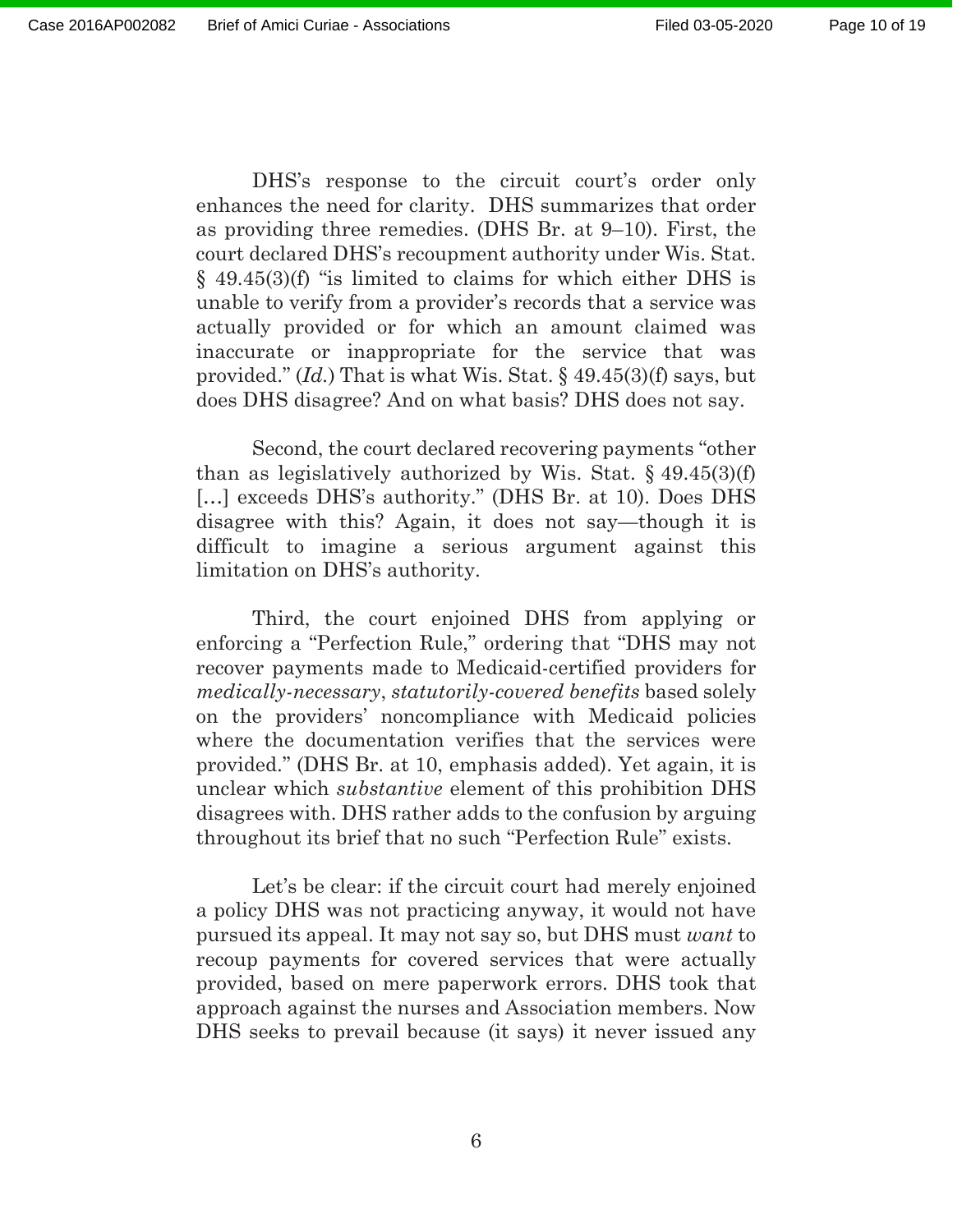*rule* codifying its approach. But if that is the case, DHS is acting *ultra vires* and should be ordered to stop. With or without a rule, Wis. Stat.  $\S$  49.45(3)(f) bars its approach.

If DHS cannot articulate to this Court a clear position on the limits of its recoupment authority, how are Medicaid providers to know those limits? When a healthcare provider voluntarily participates in the Medicaid program, it is already taking on substantial under-cost payment and compliance requirements. When millions of dollars in payment are at risk based on how DHS interprets its recoupment authority, it is critical that providers know whether DHS may fully take back payments "*for medicallynecessary statutorily-covered benefits* based solely on the providers' noncompliance with Medicaid policies where the documentation verifies that the services were provided."

### **II. The challenged recoupment policy exceeds DHS's statutory authority and any remedy to which the State would be entitled under principles of contract law and equity.**

The record demonstrates that until the circuit court's 2016 order, DHS had an expansive policy and practice of recouping payments it made to nurses for covered services they provided going back five years. DHS frequently sought to recoup the full value of these services—even when the nurses maintained documentation of the services they provided and all agreed the services were authorized, the nurses provided the services, and the payments were appropriate for the services provided.

DHS justified these recoupments based on providers' failure to perfectly comply with complex program and documentation requirements. Based on its review of the record, the circuit court concluded DHS's recoupment policy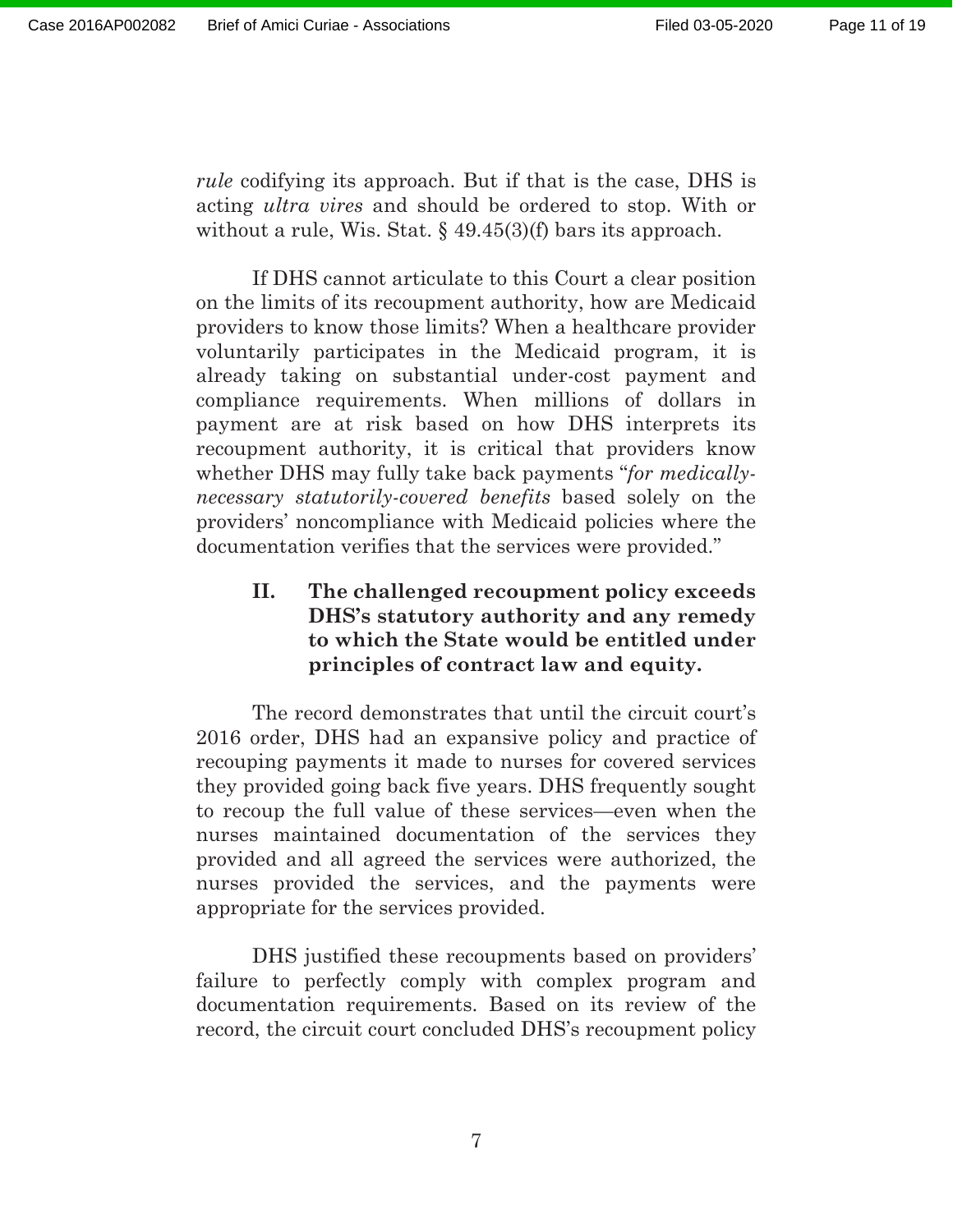amounted to a "Perfection Rule" not authorized by law. (R.63 at 26:21–25).

#### **A. Recouping the full value of claims for any compliance imperfection exceeds DHS's statutory authority.**

DHS cannot recoup provider payments outside its statutory authority. Administrative agencies must have an "explicit grant of authority" from the legislature before they can implement or enforce any standard or requirement. Wis. Stat. § 227.10(2m).

Under Wis. Stat. § 49.45(3)(f), DHS may audit records only for limited purposes: "to verify actual provision of services and the appropriateness and accuracy of claims." And DHS may recover the "full value of any claim" in just two cases: (1) when "actual provision of the service cannot be verified from the provider's records"; and (2) when "the service provided was not included in s. 49.46(2) or 49.471(11)"—i.e., is not a covered service. Wis. Stat.  $§$  49.45(3)(f)2.<sup>4</sup>

Nothing in Wis. Stat. § 49.45(3)(f) grants DHS the authority to recoup the full value of services for a compliance or documentation error when the actual provision of covered services can be verified from the provider's records. By recouping payments made to service providers when the services are covered and their provision can be verified, DHS is exceeding the authority granted to it by Wis. Stat.  $$49.45(3)(f).$ 

<sup>4</sup> DHS may also recover something less than the full value of the service "[i]n cases of mathematical inaccuracies in computations or statements of claims." *Id.* In such cases, "the measure of recovery will be limited to the amount of the error." *Id.* This type of partial recoupment is not at issue here.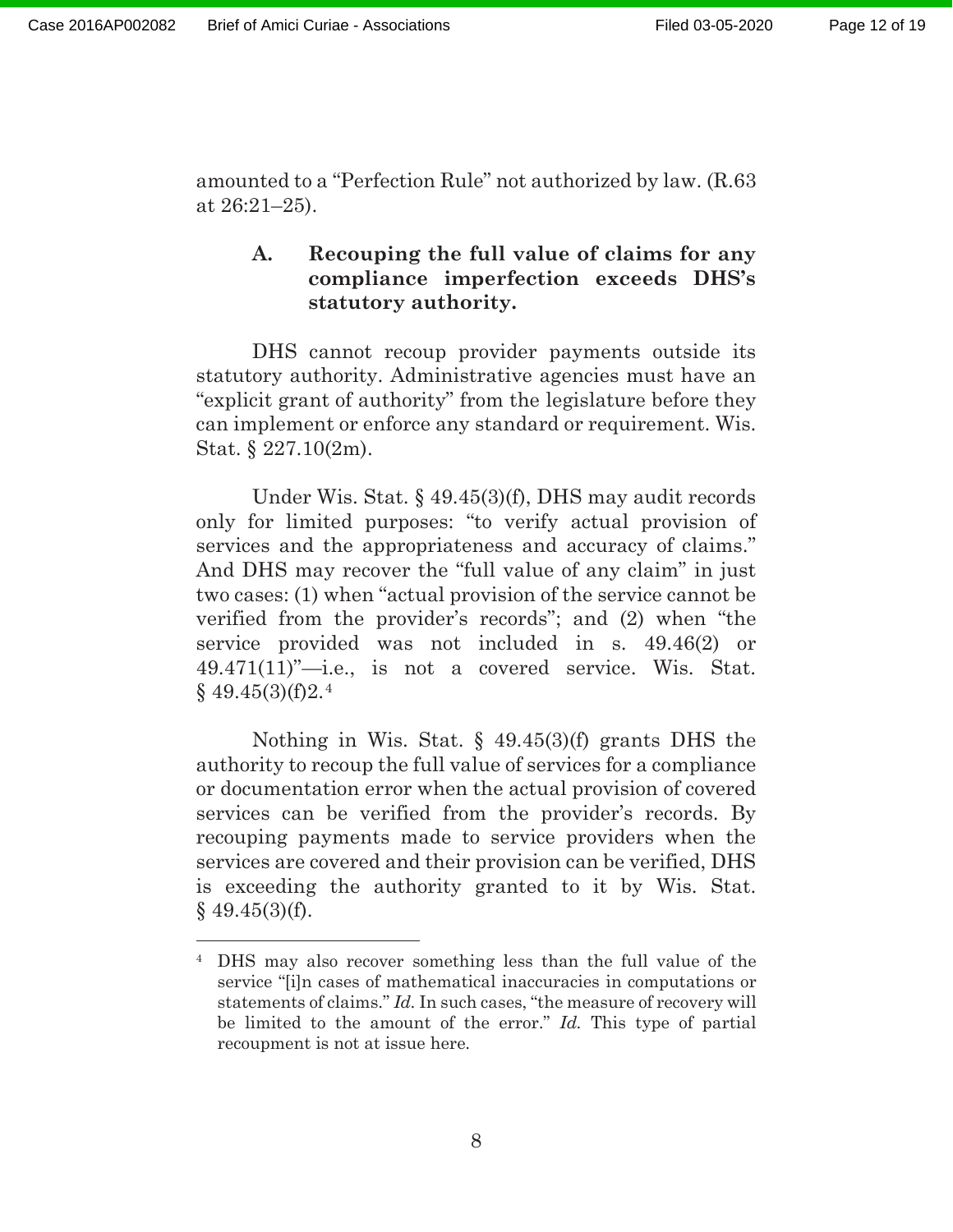#### **B. Recouping the full value of claims for any compliance imperfection exceeds any contract remedy DHS could receive.**

DHS argues its relationship with Medicaid providers is tantamount to a contract. (DHS Br. at 8). Yet any claim by DHS to recover the full amount of payment for covered services actually provided goes far beyond any contract remedy it could receive for a provider's failure to perfectly comply with all program and documentation requirements.

The purpose of contract damages "is to compensate the injured party for losses necessarily and foreseeably flowing from the breach, but the damaged party is not entitled to be placed *in a better position* because of a damage award than [it] would have been had the contract been performed." *Pleasure Time, Inc. v. Kuss*, 78 Wis. 2d 373, 385, 254 N.W.2d 463 (1977) (emphasis added). Normally, the measure of contract damages is the difference between the contract price and the value of what the non-breaching party actually received. To fully excuse the non-breaching party's own obligations under the contract, a breach must be "material," that is, "so serious a breach […] as to destroy the essential objects of the contract." *Mgmt. Computer Servs., Inc. v. Hawkins, Ash, Baptie & Co.*, 206 Wis. 2d 158, 183, 557 N.W.2d 67 (1996). "If the breach is relatively minor and not of the essence, the [non-breaching party] is [] still bound by the contract; [it] can not abandon performance and get damages for a total breach . . . ." *Id.* (quoting Arthur Linton Corbin, CORBIN ON CONTRACTS § 700, at 310 (1960)).

Here, health care providers undeniably provided covered services to Medicaid recipients, and both the recipient and DHS undeniably accepted the benefits of the services they provided. It is fundamentally unfair to expect providers to provide services to Medicaid recipients for free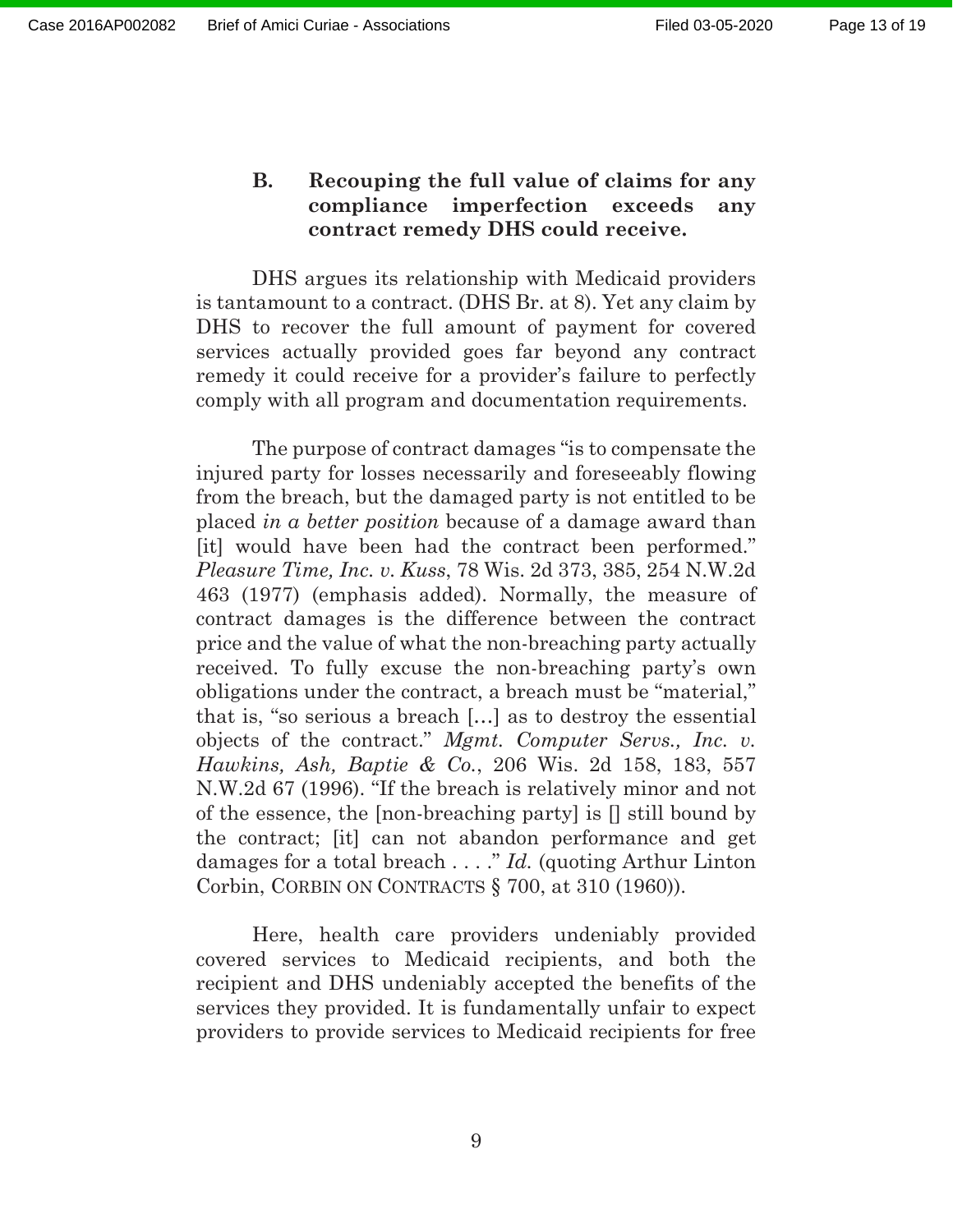if they fail to follow every technical requirement in a complex series of statutes, rules, and policies unique to the Medicaid program. Yet DHS has argued it may recoup the full value of covered services actually provided. If a private insurer sought the same recoupment remedy for non-material errors or omissions, such a remedy would be rejected under both contract law and principles of equity. DHS's broad claim of recoupment authority should be rejected as well.

### **III. A perfection rule is unnecessary to ensure compliance with Medicaid requirements or prevent fraud, and it further exacerbates barriers to program participation.**

Wisconsin statutes already strike the appropriate balance between ensuring compliance with Medicaid program requirements and preventing Medicaid fraud, while also reducing administrative burdens on legitimate providers and protecting beneficiary access to care.

The legislature granted DHS authority to recoup a Medicaid payment in full *if* actual provision of the service cannot be verified from the provider's records or the provider was paid for a non-covered service. Wis. Stat. § 49.45(3)(f). It also granted DHS authority, in appropriate cases, to decertify or restrict a provider's participation in the program and sanction a provider's non-compliance with program requirements. *See*, *e.g.*, Wis. Stat. §§ 49.45(2)(a)12.a and 13.; *see also* Wis. Admin. Code §§ DHS 106.065(2) and 106.07(4).

However, fully recouping payments for covered services rendered to a Medicaid beneficiary due to nonmaterial compliance lapses does nothing to prevent waste, abuse, or fraud. (*See* R.63 at 4:24–5:9; 14:9–15, 16:19–17:10; R.65 at 25:24–26:5, 27:1–7, 28:5–11). Nor can that be what the legislature intended in enacting Wis. Stat. § 49.45(3)(f).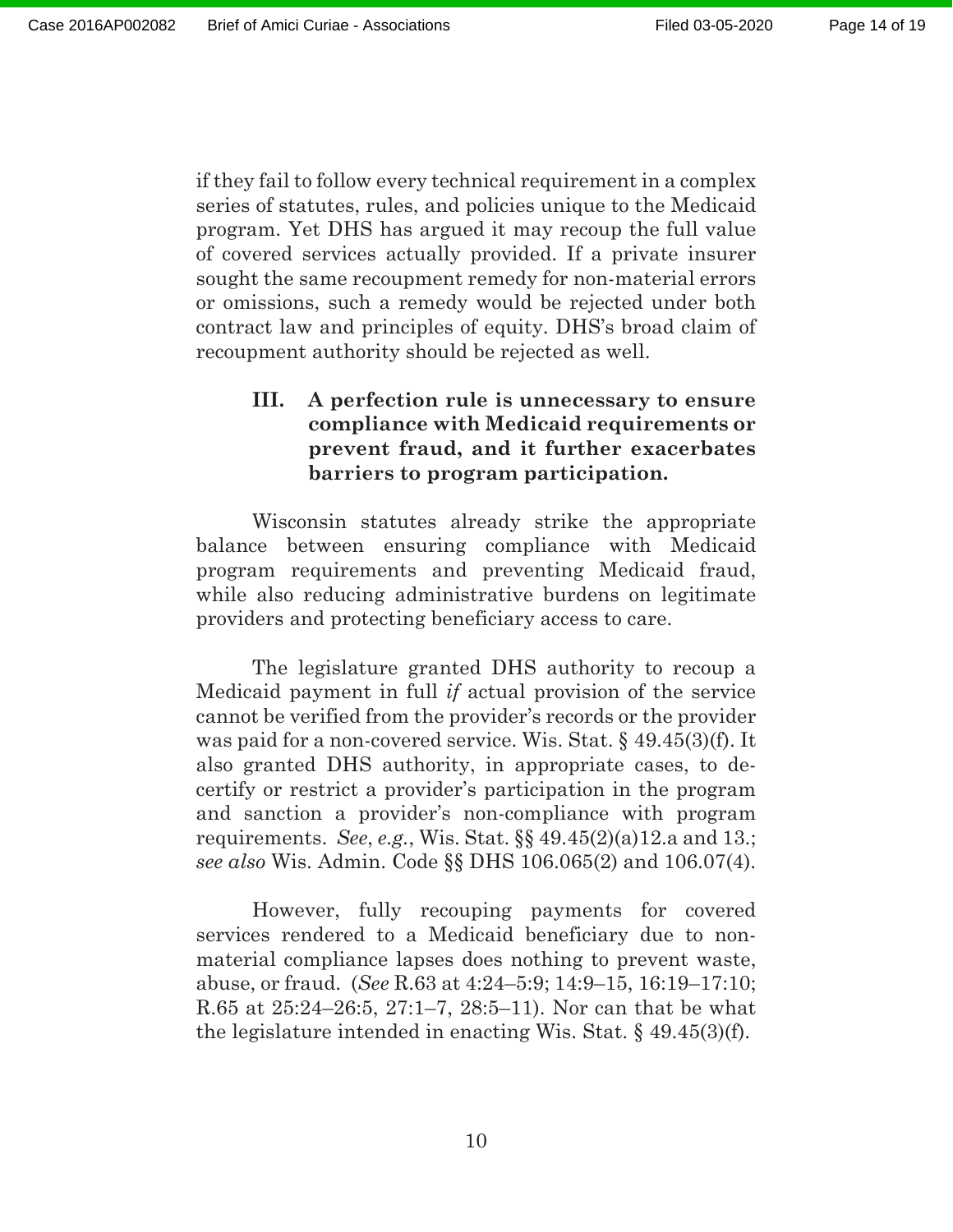206) providing:

To the extent DHS implies it must pursue perfection to comply with *federal* requirements (DHS Br. at 4-5), that's simply untrue. DHS can point to no federal statute or rule (and there is none) requiring its aggressive approach. To the contrary, at least one state has codified a *prohibition* on recouping Medicaid payments for documentation errors. Georgia recently enacted a statutory amendment (2017 H.B.

> Any clerical or record-keeping error, including but not limited to a typographical error, scrivener's error, or computer error; any unintentional error or omission in billing, coding, or required documentation; or any isolated instances of incomplete documentation by a provider of medical assistance regarding reimbursement for medical assistance may not in and of itself constitute fraud *or constitute a basis to recoup payment for medical assistance provided*, so long as any such errors or instances do not result in an improper payment.

Ga. Code Ann. § 49-4-151.1(a) (emphasis added). "Improper payment" is defined as "any payment that was made to an ineligible recipient, payment for noncovered services, duplicate payments, payments for services not received, payments that are for the incorrect amount, and instances when the department is unable to discern whether a payment was proper because of insufficient or lack of documentation." *Id.*

If federal law somehow compelled DHS's current approach, Georgia could not have adopted this statute without placing all of its Medicaid funding at risk. Of course,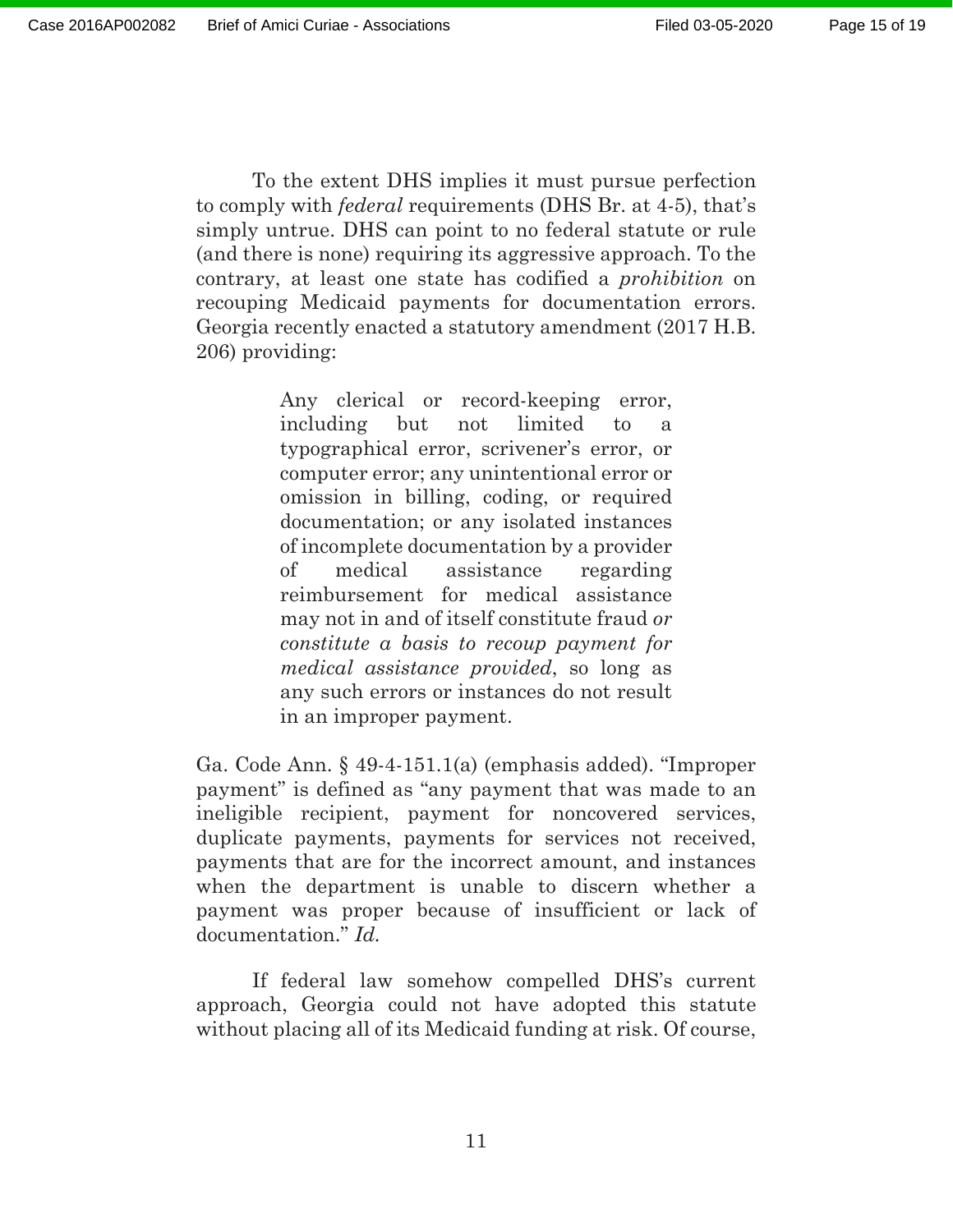the truth is exactly the opposite: federal law permits Georgia's statute, just as it permits Wis. Stat. § 49.45(3)(f)2 and the circuit court's orders. The problem is that DHS is violating both.

Failing to address DHS's unclear, expansive recoupment interpretation will discourage qualified providers from participating in the Medicaid program. In addition to the significant disincentives that already exist, DHS's approach forces providers to risk having to return based on *any* compliance deviation from complex rules and policies that are often unique to the Medicaid program—up to five years of payments for *covered* services their records can verify they *actually provided*. Inevitably, this risk will dissuade providers from serving Medicaid patients. Rather than protecting taxpayers from fraud, waste, and abuse, an overly expansive recoupment policy will only create additional challenges for Medicaid beneficiaries seeking access to care in communities across Wisconsin.

#### **CONCLUSION**

The Associations respectfully submit that this Court should reverse the decision of the court of appeals and reinstate the decision and orders of the circuit court.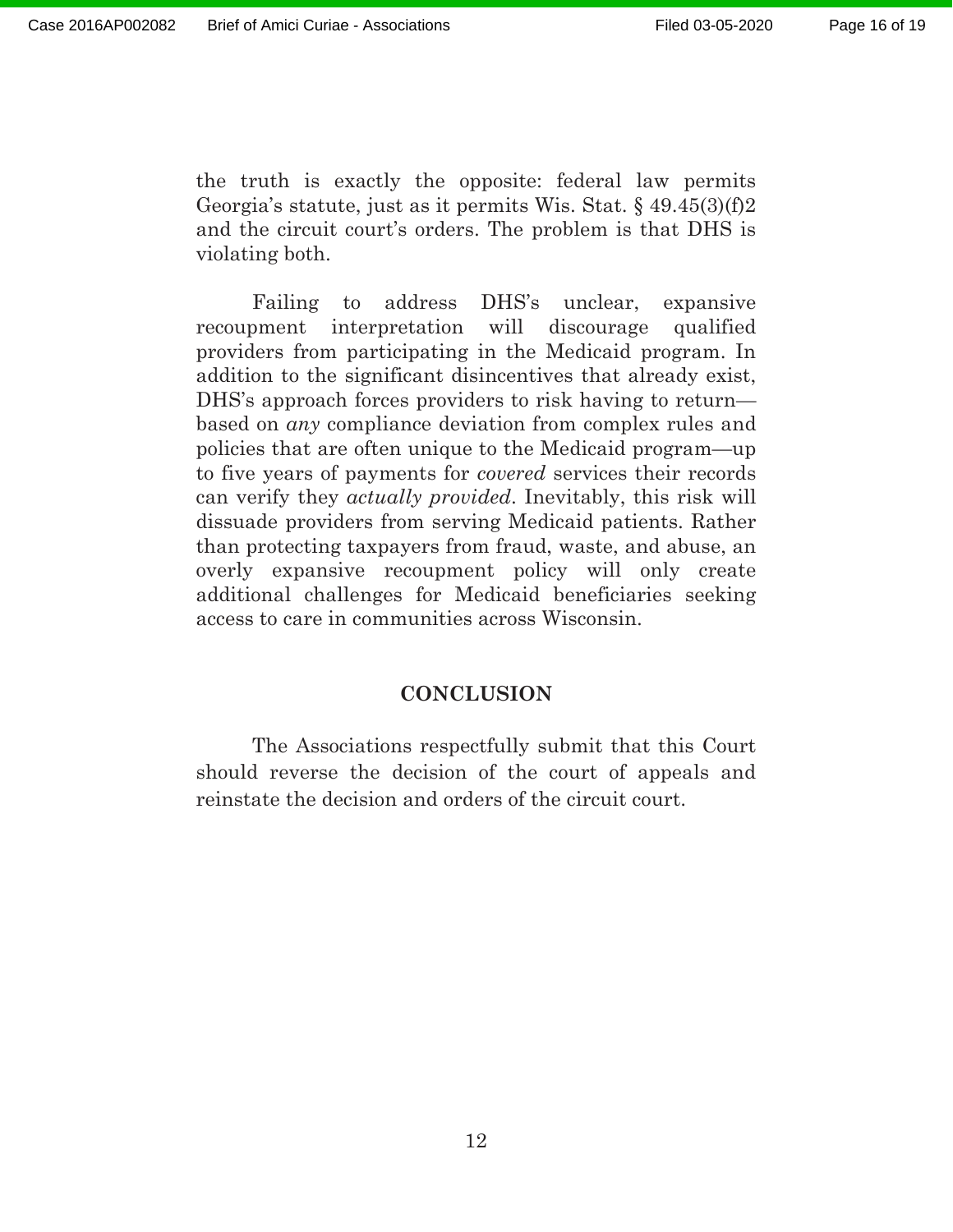Respectfully submitted this 4th day of March, 2020.

**QUARLES & BRADY LLP** 

Sarah E. Coyne (State Bar No. 1025021) Matthew J. Splitek (State Bar No. 1045592) James E. Goldschmidt (State Bar No. 1090060)

33 East Main Street Suite 900 Madison, WI 53703  $(608)$  251-5000

411 East Wisconsin Avenue Suite 2400 Milwaukee, WI 53202  $(414)$  277-5000

sarah.coyne@quarles.com matthew.splitek@quarles.com james.goldschmidt@quarles.com

Counsel for Amici Curiae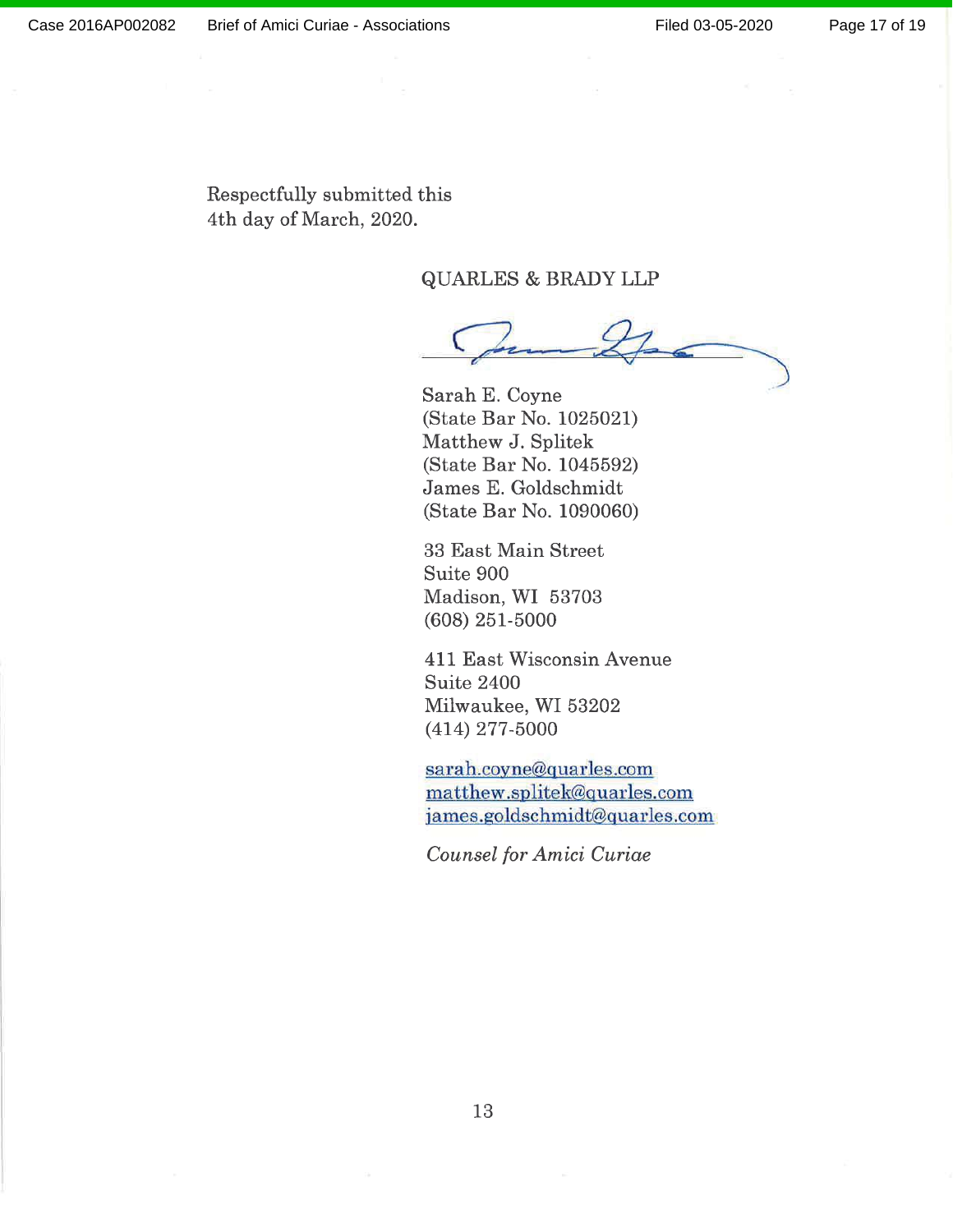#### FORM AND LENGTH CERTIFICATION

I hereby certify that this brief conforms to the rules contained in Wis. Stat. (Rule)  $\S$ § 809.19(8)(b) and (d) for a brief using a proportional serif font. The length of this brief, including footnotes, is 2,987 words.

James E. Goldschmidt

#### **CERTIFICATION REGARDING ELECTRONIC BRIEF**

I hereby certify that I have submitted an electronic copy of this brief that complies with the requirements of Wis. Stat.  $\S$  809.19(12). I further certify that the electronic brief is identical in content and format to the printed form of the brief filed as of this date.

James E. Goldschmidt